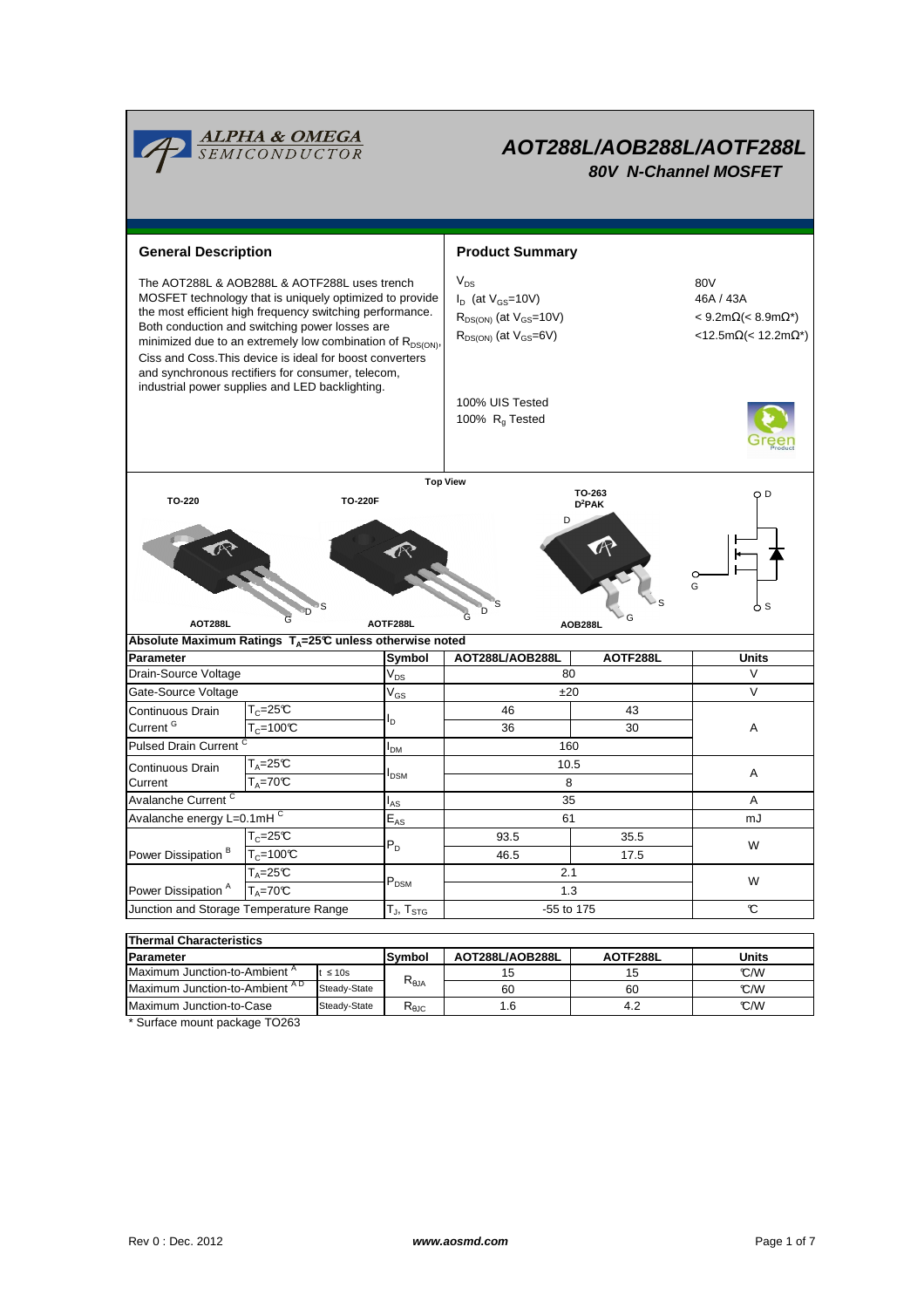

#### **Electrical Characteristics (TJ=25°C unless otherwise noted)**

| <b>Symbol</b>                                             | Parameter                          | <b>Conditions</b>                                                               |              | Min  | <b>Typ</b> | <b>Max</b>   | <b>Units</b> |  |  |  |  |  |
|-----------------------------------------------------------|------------------------------------|---------------------------------------------------------------------------------|--------------|------|------------|--------------|--------------|--|--|--|--|--|
| <b>STATIC PARAMETERS</b>                                  |                                    |                                                                                 |              |      |            |              |              |  |  |  |  |  |
| <b>BV</b> <sub>DSS</sub>                                  | Drain-Source Breakdown Voltage     | $I_D = 250 \mu A$ , $V_{GS} = 0V$                                               |              | 80   |            |              | $\vee$       |  |  |  |  |  |
|                                                           | Zero Gate Voltage Drain Current    | $V_{DS}$ =80V, $V_{GS}$ =0V<br>$T_J = 55C$                                      |              |      |            | $\mathbf{1}$ |              |  |  |  |  |  |
| $I_{DSS}$                                                 |                                    |                                                                                 |              |      |            | 5            | μA           |  |  |  |  |  |
| $I_{GSS}$                                                 | Gate-Body leakage current          | $V_{DS} = 0V$ , $V_{GS} = \pm 20V$                                              |              |      |            | ±100         | nA           |  |  |  |  |  |
| $V_{GS(th)}$                                              | Gate Threshold Voltage             | $V_{DS} = V_{GS}$ , $I_D = 250 \mu A$                                           |              | 2.3  | 2.8        | 3.4          | $\vee$       |  |  |  |  |  |
| $I_{D(ON)}$                                               | On state drain current             | $V_{GS}$ =10V, $V_{DS}$ =5V                                                     |              | 160  |            |              | A            |  |  |  |  |  |
| $R_{DS(ON)}$                                              | Static Drain-Source On-Resistance  | $V_{GS}$ =10V, $I_D$ =20A                                                       |              |      | 7.6        | 9.2          | $m\Omega$    |  |  |  |  |  |
|                                                           |                                    | TO220/TO220F                                                                    | $T_i = 125C$ | 12.6 | 15.2       |              |              |  |  |  |  |  |
|                                                           |                                    | $V_{GS}$ =6V, $I_D$ =20A<br>TO220/TO220F                                        |              |      | 9.5        | 12.5         | $m\Omega$    |  |  |  |  |  |
|                                                           |                                    | $V_{GS}$ =10V, $I_{D}$ =20A<br>TO263                                            |              |      | 7.3        | 8.9          | $m\Omega$    |  |  |  |  |  |
|                                                           |                                    | $V_{GS}$ =6V, $I_D$ =20A<br>TO263                                               |              | 9.2  | 12.2       | $m\Omega$    |              |  |  |  |  |  |
| $g_{FS}$                                                  | <b>Forward Transconductance</b>    | V <sub>DS</sub> =5V, I <sub>D</sub> =20A                                        |              |      | 50         |              | S            |  |  |  |  |  |
| $V_{SD}$                                                  | Diode Forward Voltage              | $I_S = 1A$ , $V_{GS} = 0V$                                                      |              |      | 0.71       | 1            | V            |  |  |  |  |  |
| Maximum Body-Diode Continuous Current G<br>l <sub>s</sub> |                                    |                                                                                 |              |      |            | 46           | A            |  |  |  |  |  |
|                                                           | <b>DYNAMIC PARAMETERS</b>          |                                                                                 |              |      |            |              |              |  |  |  |  |  |
| $C_{\rm iss}$                                             | Input Capacitance                  | $V_{GS}$ =0V, $V_{DS}$ =40V, f=1MHz                                             |              |      | 1871       |              | pF           |  |  |  |  |  |
| $C_{\rm oss}$                                             | <b>Output Capacitance</b>          |                                                                                 |              |      | 265        |              | pF           |  |  |  |  |  |
| $C_{\text{rss}}$                                          | Reverse Transfer Capacitance       |                                                                                 |              |      | 14         |              | pF           |  |  |  |  |  |
| $R_{q}$                                                   | Gate resistance                    | $V_{GS}$ =0V, $V_{DS}$ =0V, f=1MHz                                              |              | 0.6  | 1.3        | 2            | Ω            |  |  |  |  |  |
|                                                           | <b>SWITCHING PARAMETERS</b>        |                                                                                 |              |      |            |              |              |  |  |  |  |  |
| $Q_{g(10V)}$                                              | <b>Total Gate Charge</b>           | $V_{GS}$ =10V, $V_{DS}$ =40V, $I_{D}$ =20A                                      |              |      | 26.5       | 38           | nC           |  |  |  |  |  |
| $\mathsf{Q}_{\text{gs}}$                                  | Gate Source Charge                 |                                                                                 |              |      | 8.5        |              | nС           |  |  |  |  |  |
| $Q_{gd}$                                                  | Gate Drain Charge                  |                                                                                 |              |      | 4          |              | nС           |  |  |  |  |  |
| $t_{D(on)}$                                               | Turn-On DelayTime                  |                                                                                 |              |      | 11.5       |              | ns           |  |  |  |  |  |
| $t_r$                                                     | Turn-On Rise Time                  | $V_{GS}$ =10V, $V_{DS}$ =40V, R <sub>L</sub> =2Ω,<br>$R_{\text{GEN}} = 3\Omega$ |              |      | 8.5        |              | ns           |  |  |  |  |  |
| $t_{D(off)}$                                              | Turn-Off DelayTime                 |                                                                                 |              |      | 21.5       |              | ns           |  |  |  |  |  |
| $t_f$                                                     | Turn-Off Fall Time                 |                                                                                 |              |      | 5.5        |              | ns           |  |  |  |  |  |
| $\mathfrak{t}_{\text{rr}}$                                | Body Diode Reverse Recovery Time   | l <sub>F</sub> =20A, dl/dt=500A/μs                                              |              |      | 32         |              | ns           |  |  |  |  |  |
| $Q_{rr}$                                                  | Body Diode Reverse Recovery Charge | $I_F = 20A$ , dl/dt=500A/ $\mu$ s                                               |              |      | 162        |              | nС           |  |  |  |  |  |

A. The value of R<sub>θJA</sub> is measured with the device mounted on 1in<sup>2</sup> FR-4 board with 2oz. Copper, in a still air environment with T<sub>A</sub> =25°C. The Power dissipation  $\widetilde{P}_{DSM}$  is based on R  $_{\text{dJA}}$  and the maximum allowed junction temperature of 150°C. The value in any given application depends on the user's specific board design, and the maximum temperature of 175°C may be used if the PCB allows it.

B. The power dissipation P<sub>D</sub> is based on  $T_{J(MAX)}$ =175°C, using junction-to-case thermal resistance, and is more useful in setting the upper dissipation limit for cases where additional heatsinking is used.

C. Repetitive rating, pulse width limited by junction temperature  $T_{J(MAX)}$ =175°C. Ratings are based on low frequency and duty cycles to keep initial  $T_J = 25^\circ$  C.

D. The  $R_{\theta JA}$  is the sum of the thermal impedance from junction to case  $R_{\theta JC}$  and case to ambient.

E. The static characteristics in Figures 1 to 6 are obtained using <300µs pulses, duty cycle 0.5% max.

F. These curves are based on the junction-to-case thermal impedance which is measured with the device mounted to a large heatsink,<br>assuming a maximum junction temperature of T<sub>J(MAX)</sub>=175°C. The SOA curve provides a single

G. The maximum current limited by package.

H. These tests are performed with the device mounted on 1 in<sup>2</sup> FR-4 board with 2oz. Copper, in a still air environment with TA=25°C.

THIS PRODUCT HAS BEEN DESIGNED AND QUALIFIED FOR THE CONSUMER MARKET. APPLICATIONS OR USES AS CRITICAL COMPONENTS IN LIFE SUPPORT DEVICES OR SYSTEMS ARE NOT AUTHORIZED. AOS DOES NOT ASSUME ANY LIABILITY ARISING OUT OF SUCH APPLICATIONS OR USES OF ITS PRODUCTS. AOS RESERVES THE RIGHT TO IMPROVE PRODUCT DESIGN, FUNCTIONS AND RELIABILITY WITHOUT NOTICE.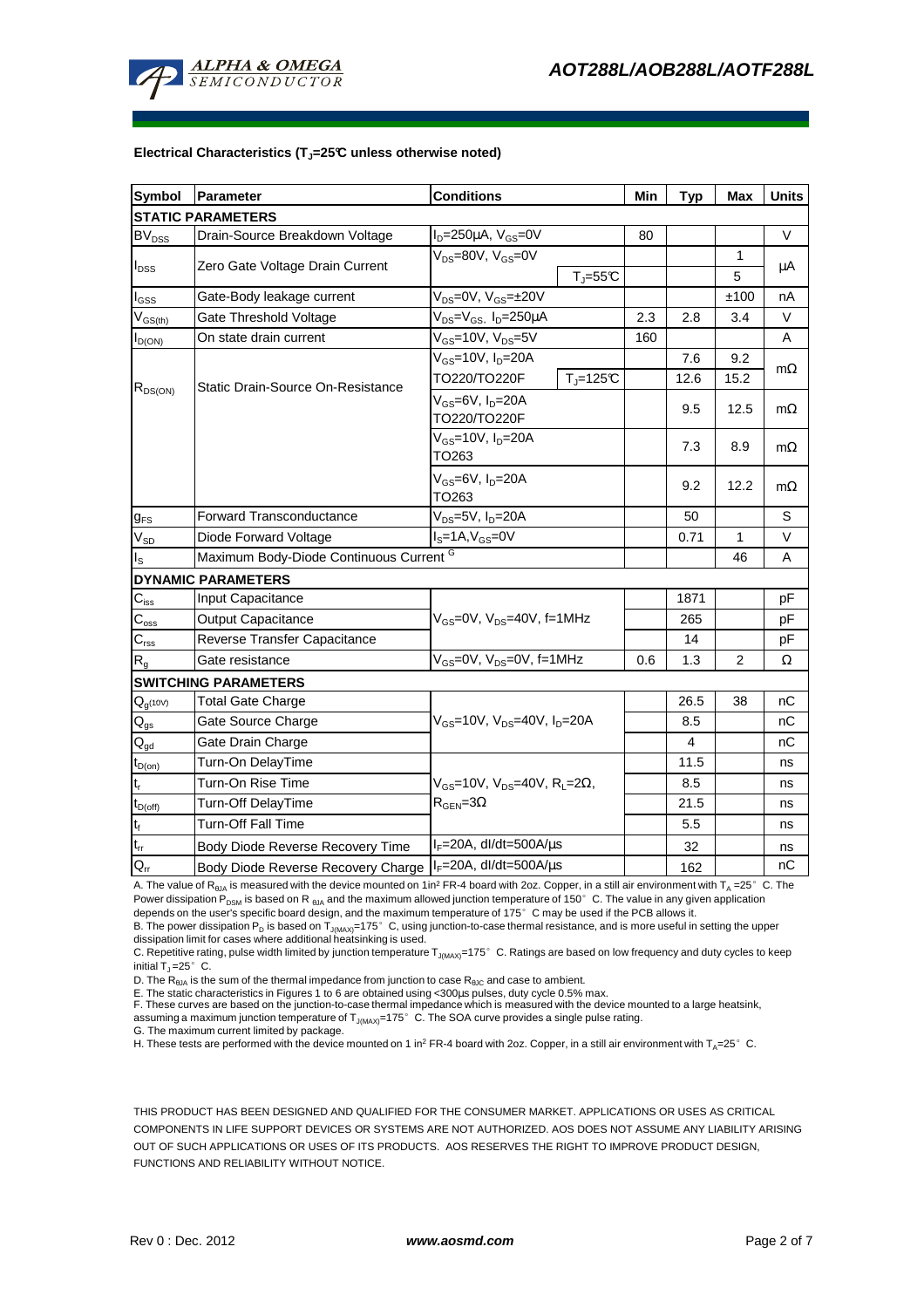

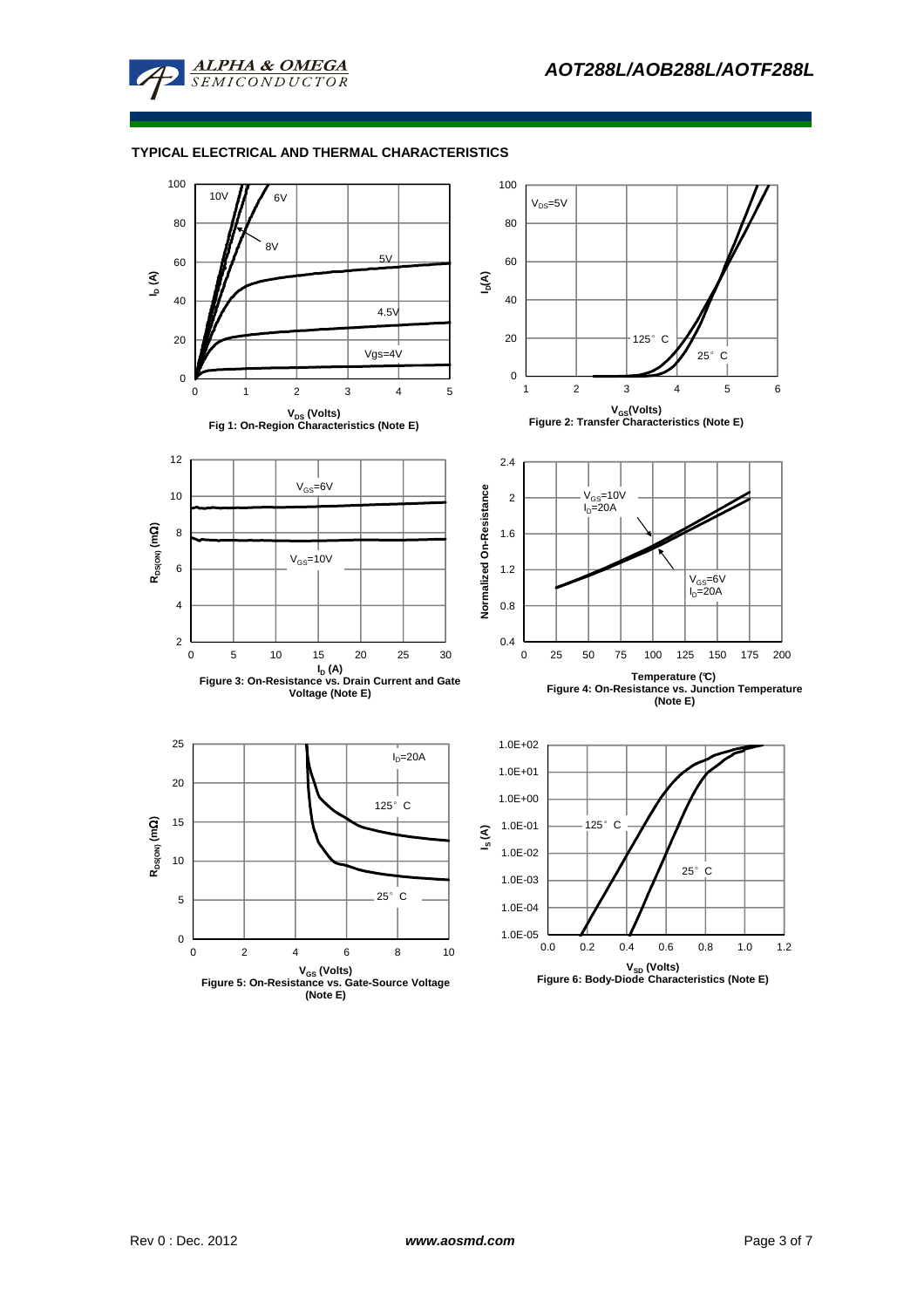



**Figure 11: Normalized Maximum Transient Thermal Impedance for AOT288L and AOB288L (Note F)**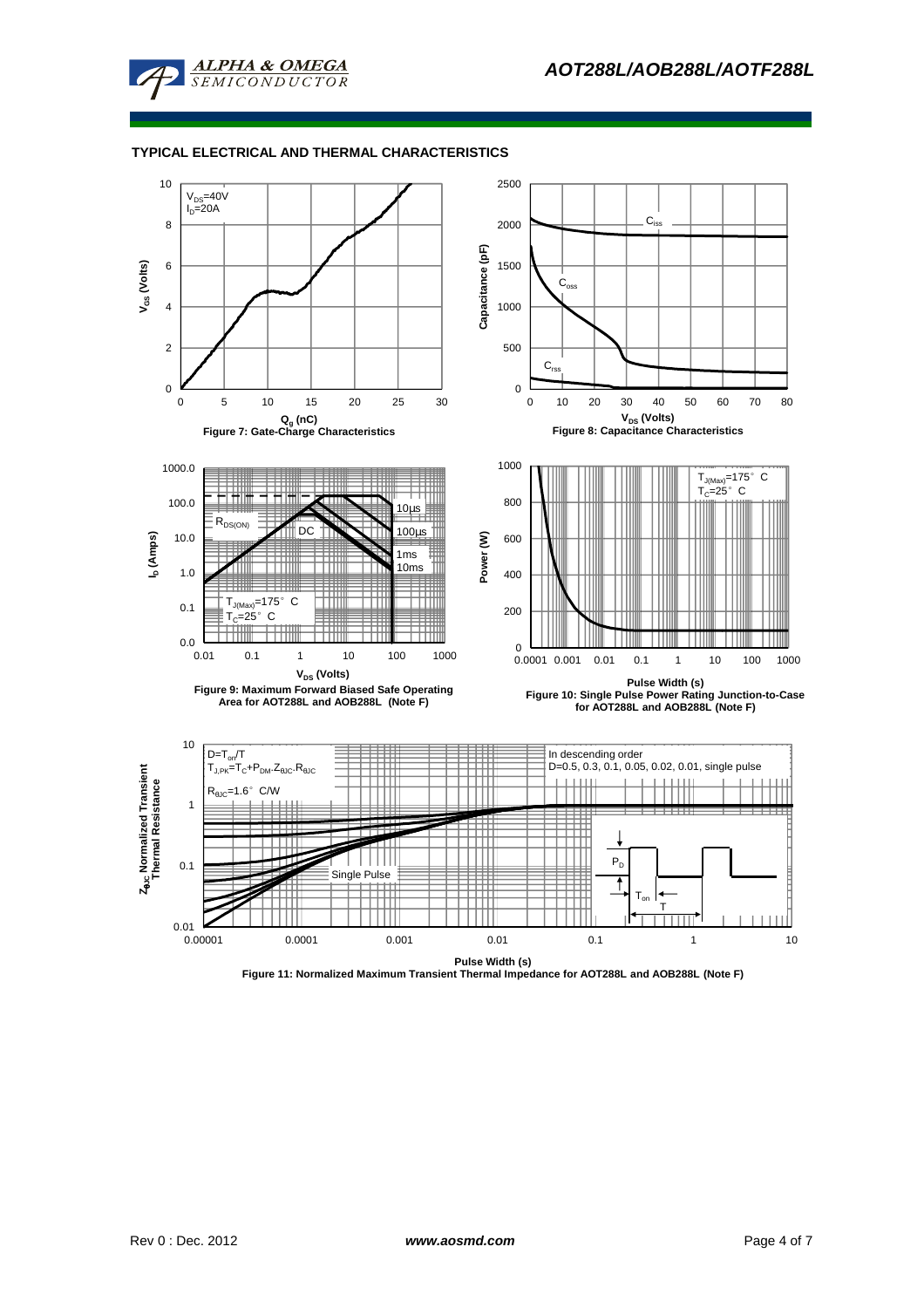



**Figure 14: Normalized Maximum Transient Thermal Impedance for AOTF288L (Note F)**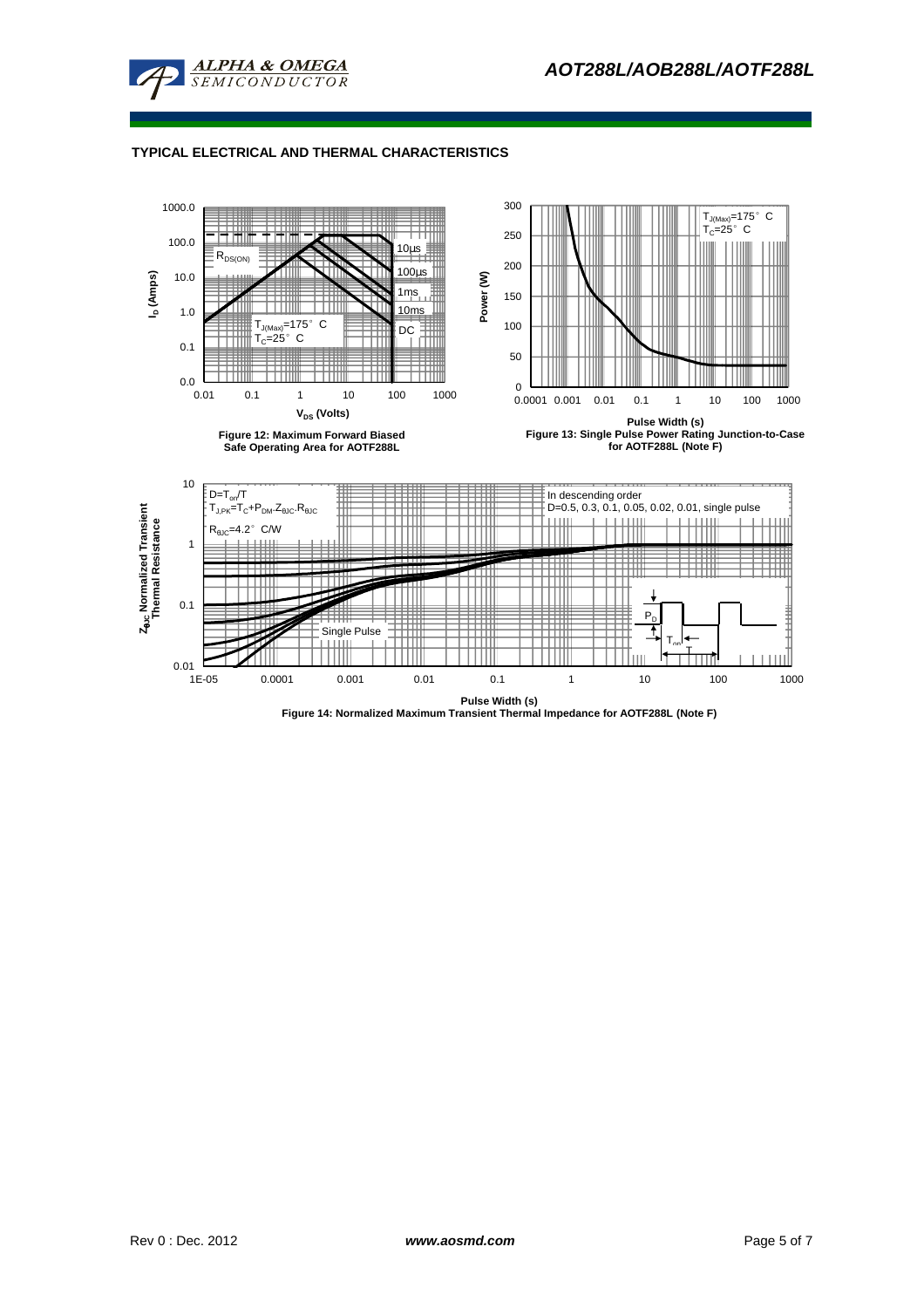



**Pulse Width (s) Figure 19: Normalized Maximum Transient Thermal Impedance (Note H)**